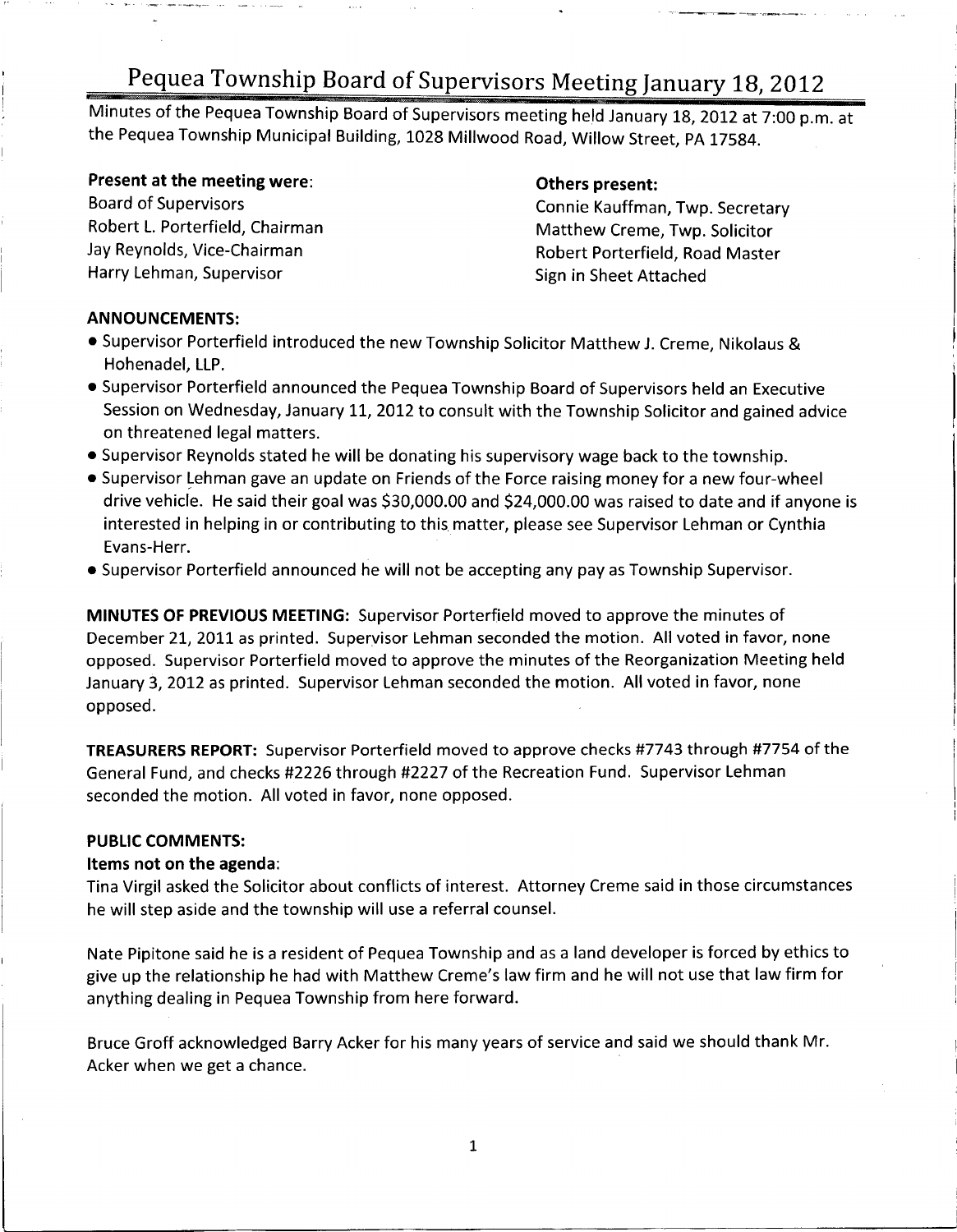Dr. Dan Mast made <sup>a</sup> comment about two volunteers Jeff Frey and Bob Heckrote and their fifteen years each on the Planning Commission.

Tina Virgil made <sup>a</sup> statement about <sup>a</sup> man who served the township for twenty -three years on the Zoning Hearing Board.

Rob Reidenbach read <sup>a</sup> statement he and Fred Witmer of the Planning Commission jointly prepared about the way the Planning Commission operates and the long service of Mr. Heckrote and Mr. Frey.

Cynthia Evans-Herr questioned the appointment of the Chairman of the Vacancy Committee and asked if that would have posed <sup>a</sup> breach of ethics. Supervisor Porterfield responded that it would not.

John Hickey mentioned that Mr. Huegel resigned by his own decision.

Tim Weaver stated he served on the Zoning Hearing Board twenty -three years and recognized Jeff <sup>l</sup> Frey's service on the Planning Commission.

Items on the agenda: None at this time.

#### OLD BUSINESS:

1. 2006 Peterbilt Truck — Roadmaster Porterfield gave an update that the <sup>2006</sup> Peterbilt Truck was <sup>a</sup> hazard and <sup>a</sup> liability issue. He got some prices on plows and suspension on the truck and will table that decision until February.

Supervisor Porterfield made <sup>a</sup> motion that we utilize the 2006 Peterbilt, if needed to spread salt during icy conditions with no plow mounted to the front of it. Supervisor Reynolds seconded it. All voted in favor none opposed.

#### NEW BUSINESS:

- 1. Supervisor Porterfield will price out changing the locks in the Township Municipal Building and in the interim he will change the combination locks.
- 2. Supervisor Porterfield tabled the appointment of an Administrative Assistant until February.
- 3. Supervisor Reynolds requested separate itemized invoices from Attorney Creme.
- 4. Supervisor Porterfield moved to accept the resignation of Phil Chmiel from Park and Recreation Board. Supervisor Reynolds seconded the motion. All voted in favor, none opposed.
- 5. Supervisor Porterfield moved to accept the resignation of Darren Huegel from the Park and Recreation Board. Supervisor Reynolds seconded the motion. All voted in favor, none opposed.
- 6. Supervisor Porterfield moved to appoint Steve Gogoj to the Park and Recreation Board to fill the unexpired term of Darren Huegel until January 2015. Supervisor Lehman seconded the motion. All voted in favor, none opposed.
- 7. Supervisor Lehman moved that we install two Deer Crossing Signs on Leaman Road. Supervisor Reynolds seconded the motion. All voted in favor, none opposed.
- 8. Supervisor Lehman moved that Pequea Township make <sup>a</sup> contribution of \$150.00 to assist P.R.O.P. to continue in its recycling education programs. Supervisor Reynolds seconded the motion. All voted in favor, none opposed.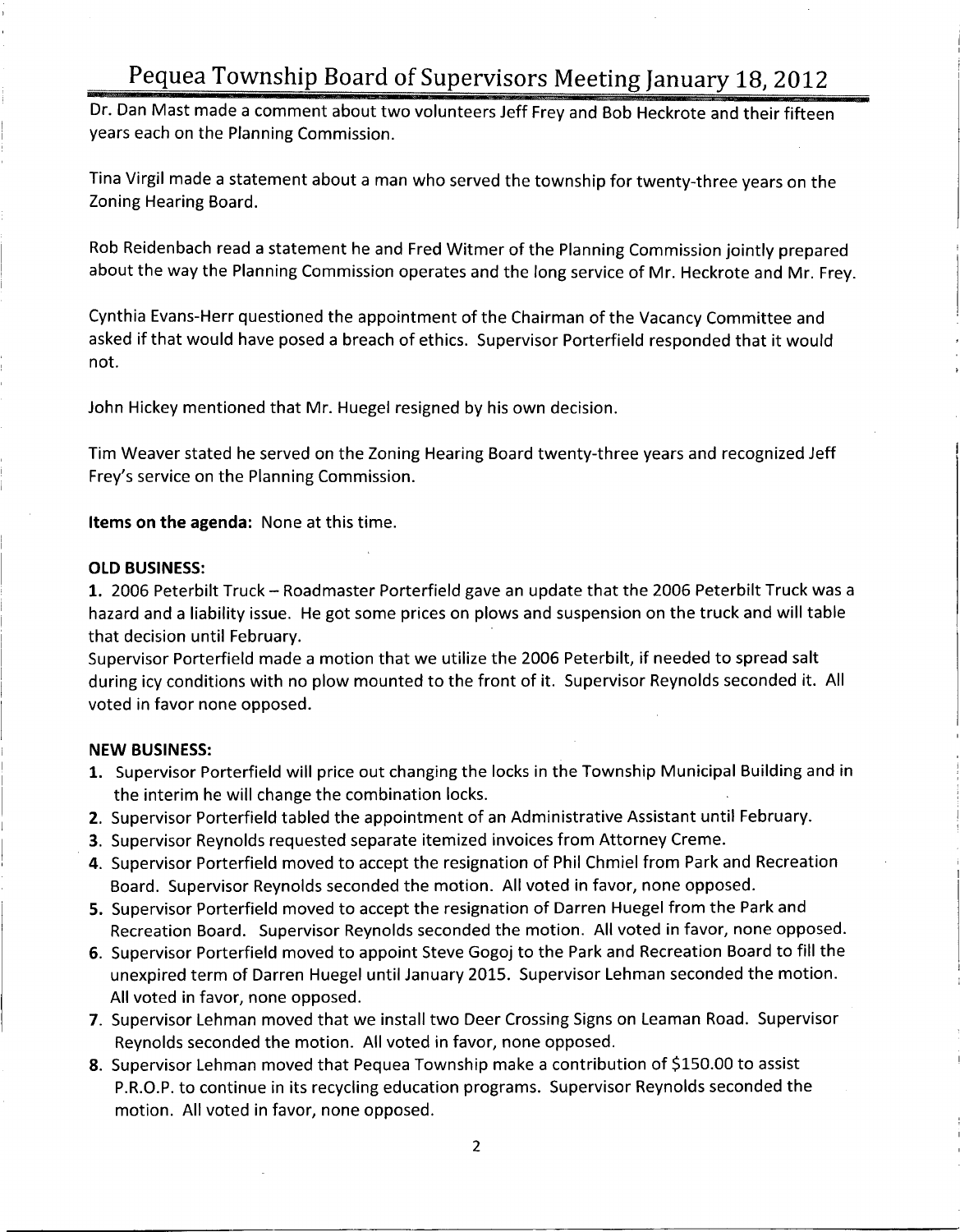### ADDENDUM:

- 1. Supervisor Porterfield moved to appoint Bill Crosswell, special counsel to represent the Township in the Bitts Zoning Appeal for the extent of the proceeding before the Township to be compensated for his professional services at the same hourly rate as he was paid as Solicitor for calendar year 2011. Supervisor Reynolds seconded the motion. All voted in favor, none opposed.
- 2. Supervisor Porterfield moved to appoint Jim Hindes as <sup>a</sup> contracted consultant of the Township authorized to and for purposes of providing testimony in the Bitts Zoning Appeal as to his actions, etc. as Pequea Township Zoning Officer during calendar year 2011 to be compensated for his time appearing before the Township Zoning Hearing Board at an hourly rate of \$50.00. Supervisor Reynolds seconded the motion. All voted in favor, none opposed.
- 3. Supervisor Porterfield moved to reappoint all Inspection Agencies for the year 2012. Supervisor Reynolds seconded the motion. All voted in favor, none opposed.

#### DEPARTMENTAL REPORTS:

Road Crew — Report on file.

**Zoning/Code Officer – Report on file.** 

Southern Regional Police Department — December Monthly report is on the table. Officer Berger gave the report.

Southern Regional Police Commission — December minutes are on the table.

Southern Lancaster County Inter-Municipal Council – Supervisor Reynolds said the minutes should<br>be ready for next month's meeting. The SLCIMC secretary passed away.<br>Free ready for next month Coordinater. Supervises Perterf

Emergency Management Coordinator - Supervisor Porterfield said letters were sent to New Danville and West Willow Fire Companies and we are taking applications and resumes until January 31, 2012.

#### ADVISORY BOARD REPORTS:

Pequea Township Planning Commission - Reorganization Meeting held January 5, 2012. Supervisor Lehman said in the December 21, 2011 meeting minutes New Business #5, we instructed the Planning Commission to have <sup>a</sup> recommendation to us in forty -five days and we need to give them more time. Attorney Creme recommended we do not place any time limitation on the Planning Commission other than what is sensible and allow him to come back with <sup>a</sup> recommendation on <sup>a</sup> time frame they think is reasonable.

Supervisor Lehman moved that we revoke the forty -five day requirement from the Pequea Township Planning Commission in regards to reviewing the Proposed Zoning Ordinance and to have the said matter reviewed by our Solicitor and have him give us proper recommendations. Supervisor Reynolds seconded the motion. All voted in favor, none opposed.

Pequea Township Zoning Hearing Board — Reorganization Meeting held January 9, 2012. Pequea Township Park & Recreation Board — Reorganization Meeting held January 11, 2012. Minutes are on the table.

#### ADDITIONAL COMMENTS:

Supervisor Reynolds stated this township needs to move forward with proper planning and zoning. Supervisor Lehman said the Proposed Zoning Ordinance was written to make it simpler.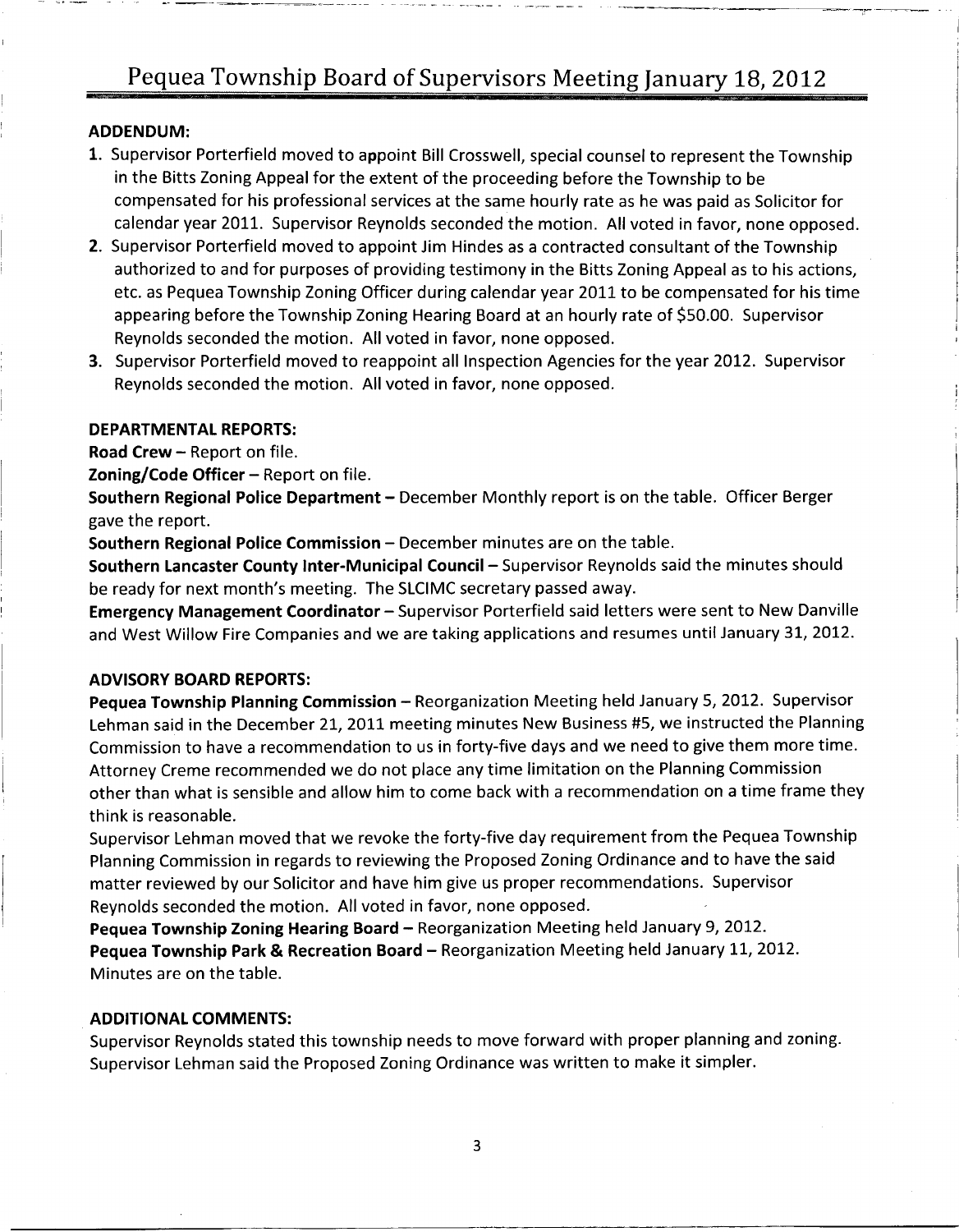Ms. Virgil requested copies of prior meeting minutes. Supervisor Porterfield advised her to fill out <sup>a</sup> Right to Know Request.

Ms. Evans-Herr asked why our former Zoning Officer did not know we had a Property Maintenance Code. Supervisor Porterfield said no one knew we had adopted <sup>a</sup> Property Maintenance Code.

Township meetings are recorded. Anyone can obtain <sup>a</sup> copy by completing the Right to Know form.

MEETING ADJOURNED: The meeting adjourned at 8:20 p.m.

Respectfully submitted,

Connie Kuff

Connie Kauffman, Township Secretary